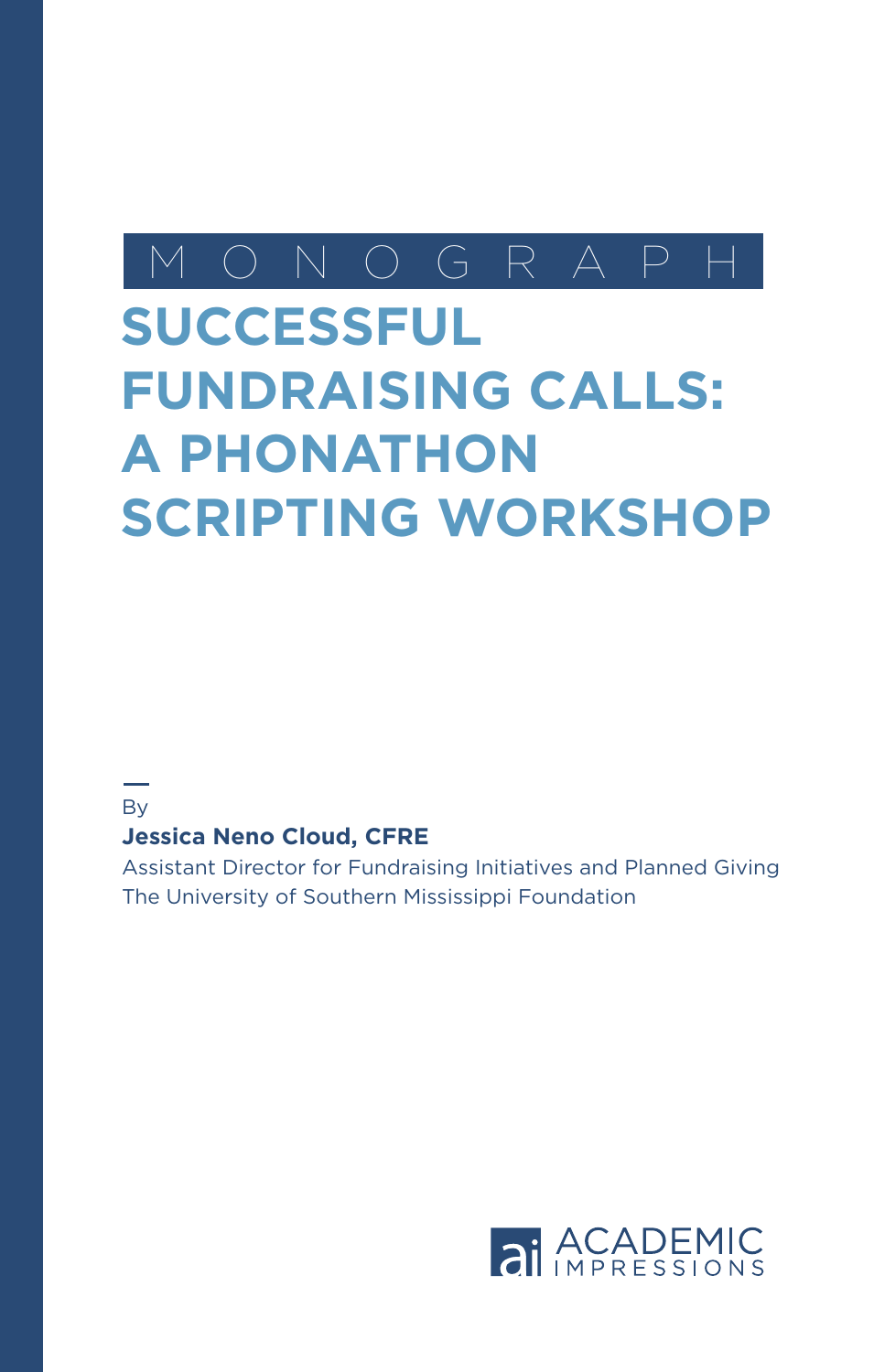## FOREWORD

Some voices in higher-ed fundraising have been tempted in recent years to declare that "phonathon is dead." Certainly the phonathon operates within an increasingly challenging environment. Fewer alumni own landlines, more alumni have advanced caller ID systems, and it can be difficult to maintain an accurate database of cell numbers.

Yet, when done well, the phonathon remains the most cost-effective way to renew LYBUNT gifts and convert new donors.

In recent years, more institutions have invested in advanced automated calling systems to ensure callers get in touch with a high number of prospects and secure a high volume of gifts and pledges during each call shift. However, without effective scripting, these calls are not impactful and the return on investment could be minimal.

That's why Academic Impressions offers a series of two monographs to help you ensure that your annual fund calls are successful.

## TRAINING CALLERS THROUGH SCRIPTING

Our 2011 monograph by Albert Melfo (Kent State University), offers a structured approach to training callers to respond on the fly to the ebb and flow of a conversation with a prospect. What is unique about Melfo's approach is his focus on call center scripting not just as a template but as a training tool for callers.

In Melfo's report, you will learn about:

- Tips for training and scripting the five stages of an effective call
- $\blacksquare$  Tips for coaching callers to respond to concerns that prospects voice

You can learn more about Melfo's guide to call training at: http://www.academicimpressions.com/monograph/ [scripting-and-training-effective-fundraising-calls](http://www.academicimpressions.com/monograph/scripting-and-training-effective-fundraising-calls)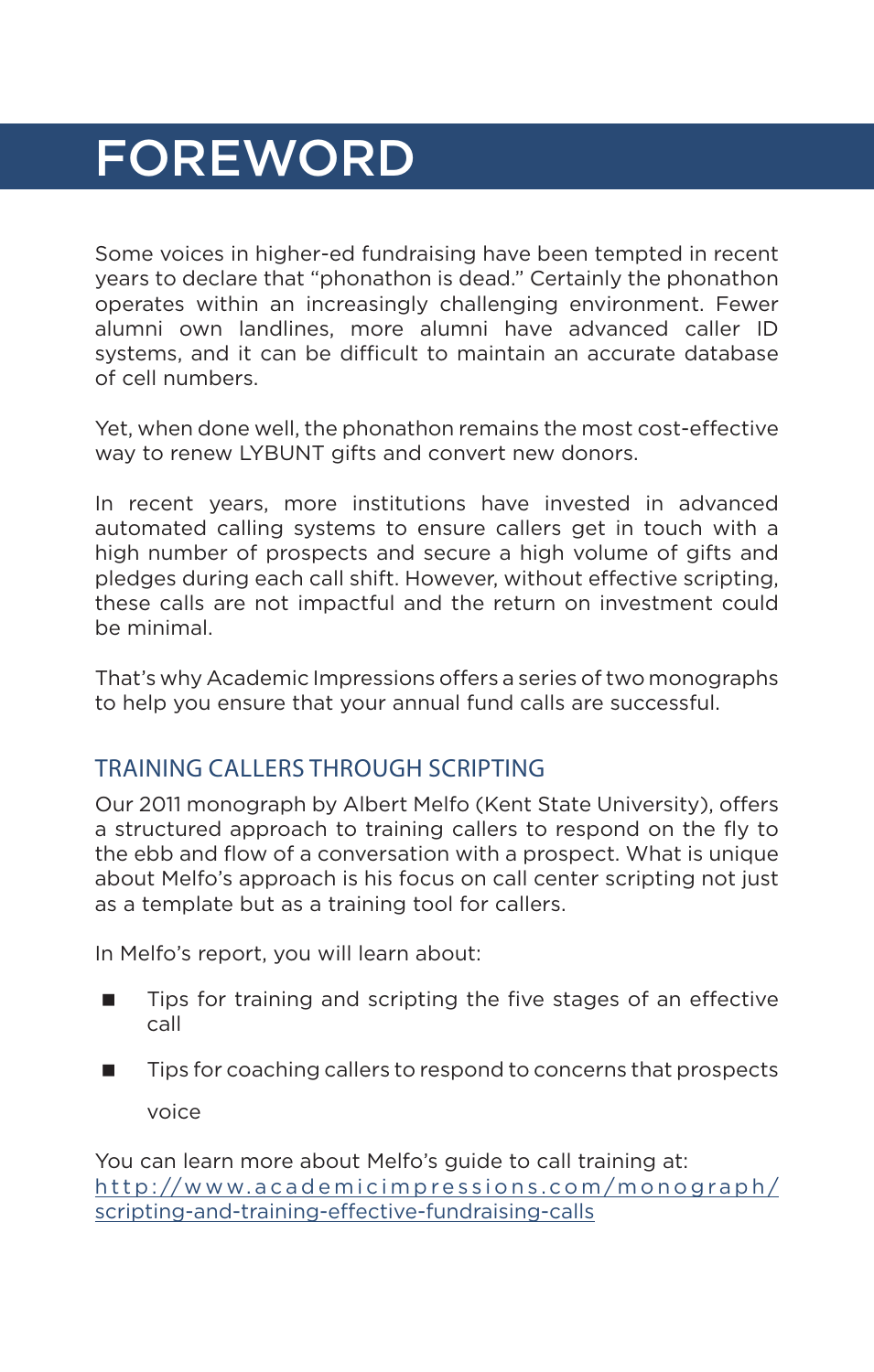## A PHONATHON SCRIPTING WORKSHOP

The 2014 monograph you are currently reading offers you not only one phonathon expert's pillars for a solid solicitation call, but also a full scripting workshop. An array of institutions submitted their sample scripts to Academic Impressions and Jessica Neno Cloud (University of Southern Mississippi) for critique and revision.

In this monograph:

- Review those sample LYBUNT, SYBUNT, and future donor scripts
- Read and explore Cloud's in-depth critique of the samples
- View revisions of the sample scripts

Cloud also revises sample scripts for special donor populations, including young alumni and parent prospects. In each case, Cloud offers thorough commentary on how she revised each script to ensure callers would move through the call efficiently while still connecting with the prospect in a meaningful way and, most importantly, securing a gift.

The only resource of its kind, this monograph brings a low-cost scripting workshop directly to your office.

### BONUS RESOURCES

This monograph also offers:

- A quiz for use in assessing your current scripts
- **Instructions for 15 call center games**
- **Cloud's advice on whether to use a "permission** question," whether to train callers to leave voicemail, and how to develop your annual call center calendar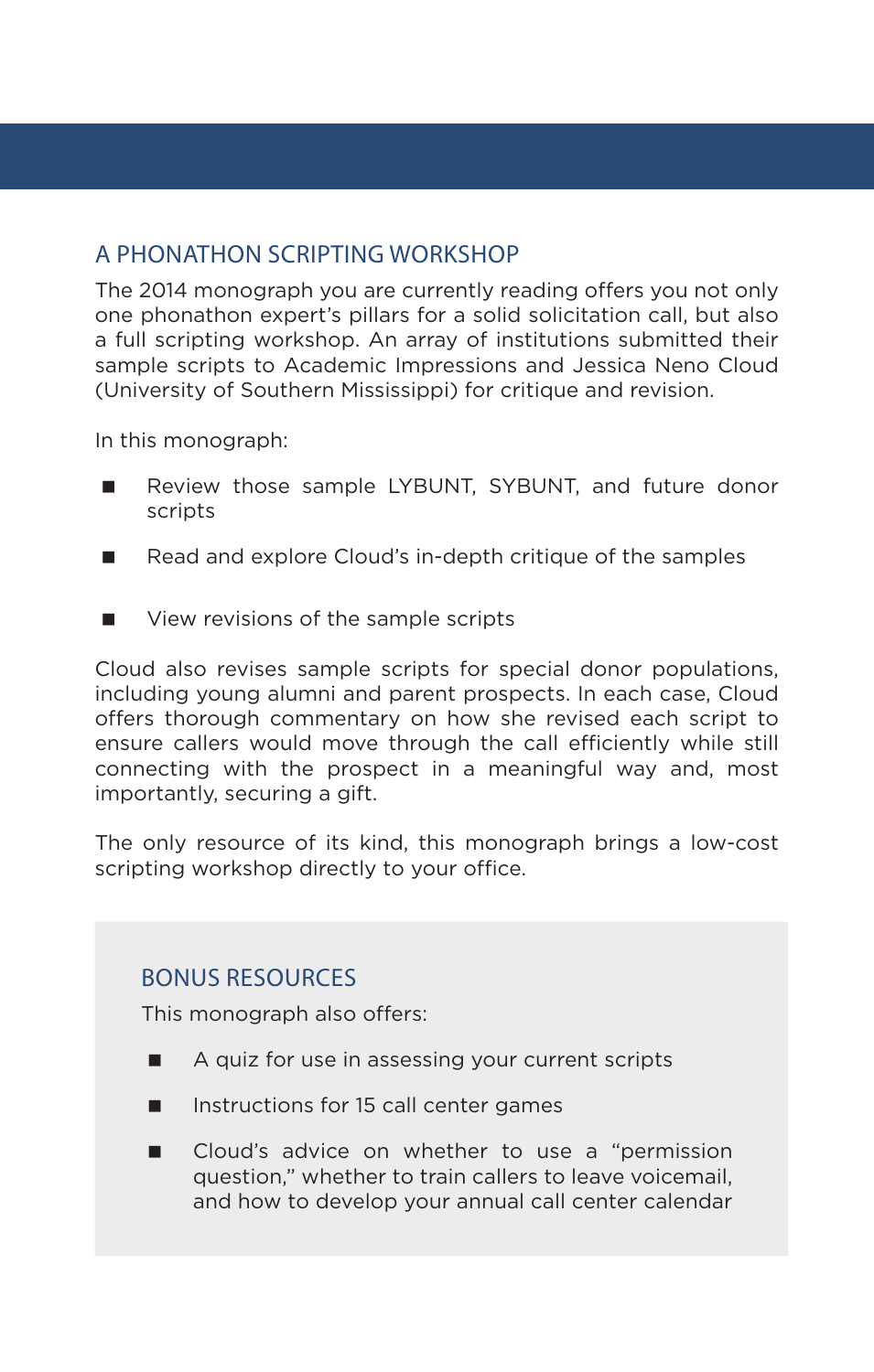# **PART 2: SAMPLE SCRIPTS "BEFORE" AND "AFTER"**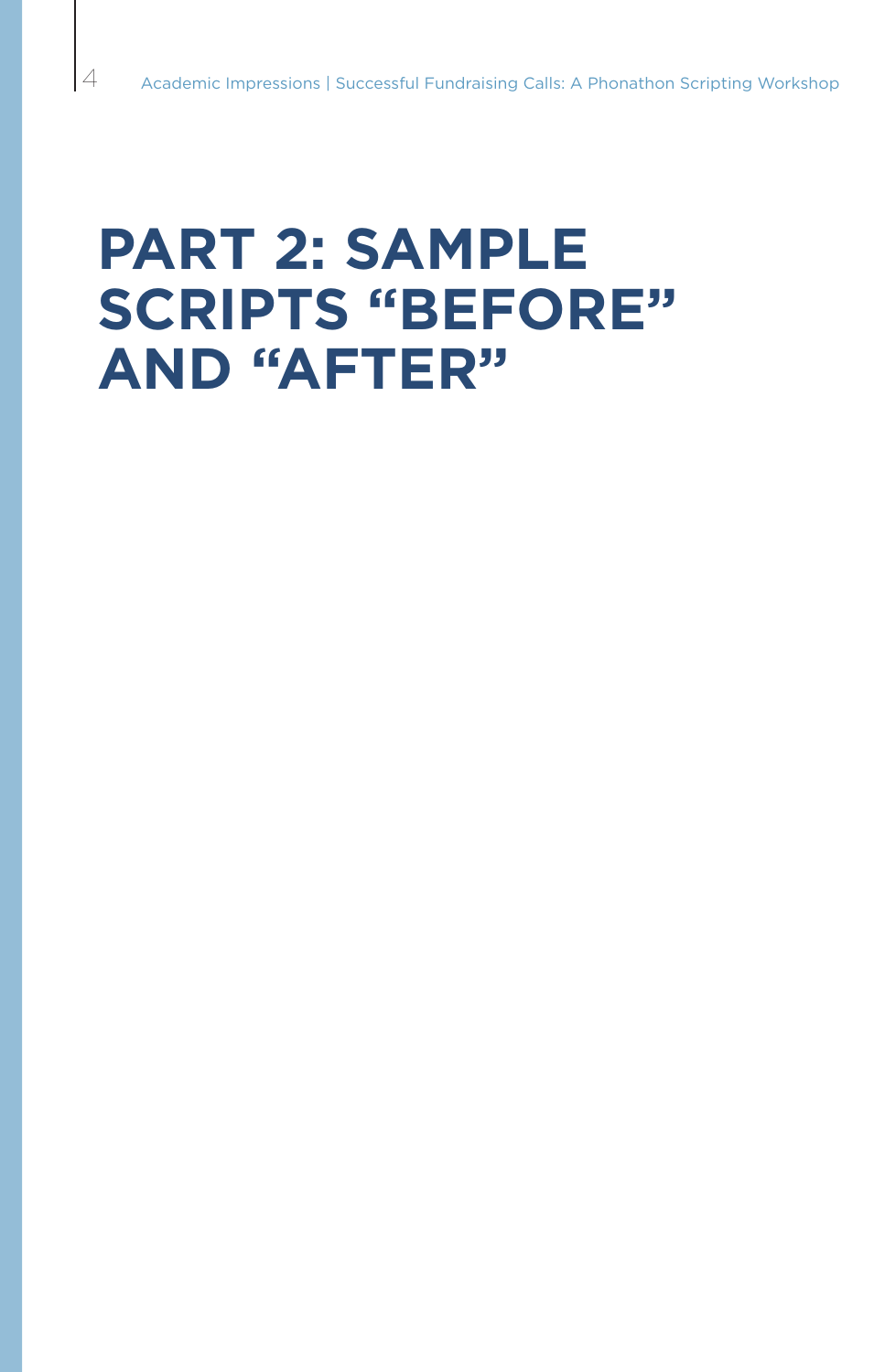Annual fund professionals at several institutions have graciously offered some of their phonathon scripts for critique, and in this section I provide, in each of these cases:

- Their original script (The "before" version)–*These are actual scripts collected from real colleges. Identifiers have been changed to keep their submissions anonymous.*
- Commentary on specific needs for improvement
- A rewritten script, demonstrating the points made in the commentary (The "after" script)

The objective of this exercise is to demonstrate how you can approach your own script rewrite process. The first goal should be to make sure your script meets all of the basic criteria of a sound script (detailed at the beginning of this monograph). Once you have a sound fundraising script, you can incorporate creative language and techniques to customize the scripts for different constituencies and segments. We have tried to incorporate scripts from a crosssection of institution types and a variety of segments:

- General Script from a Small Private College, "College A"
- General Script from a Small Public University, "Small Public U"
- Future Donor (Non-Donor) Script from a Small Private College, "College B"
- Donor Script from a Small Private College, "College B"
- Leadership Gift Script from a Large Public University, "Large Public U"
- Recent Graduate Script from a Small Private University, "Small University"

I hope these "before" and "after" examples will get you thinking about how you can revise your own scripting to make your phonathon effort more effective.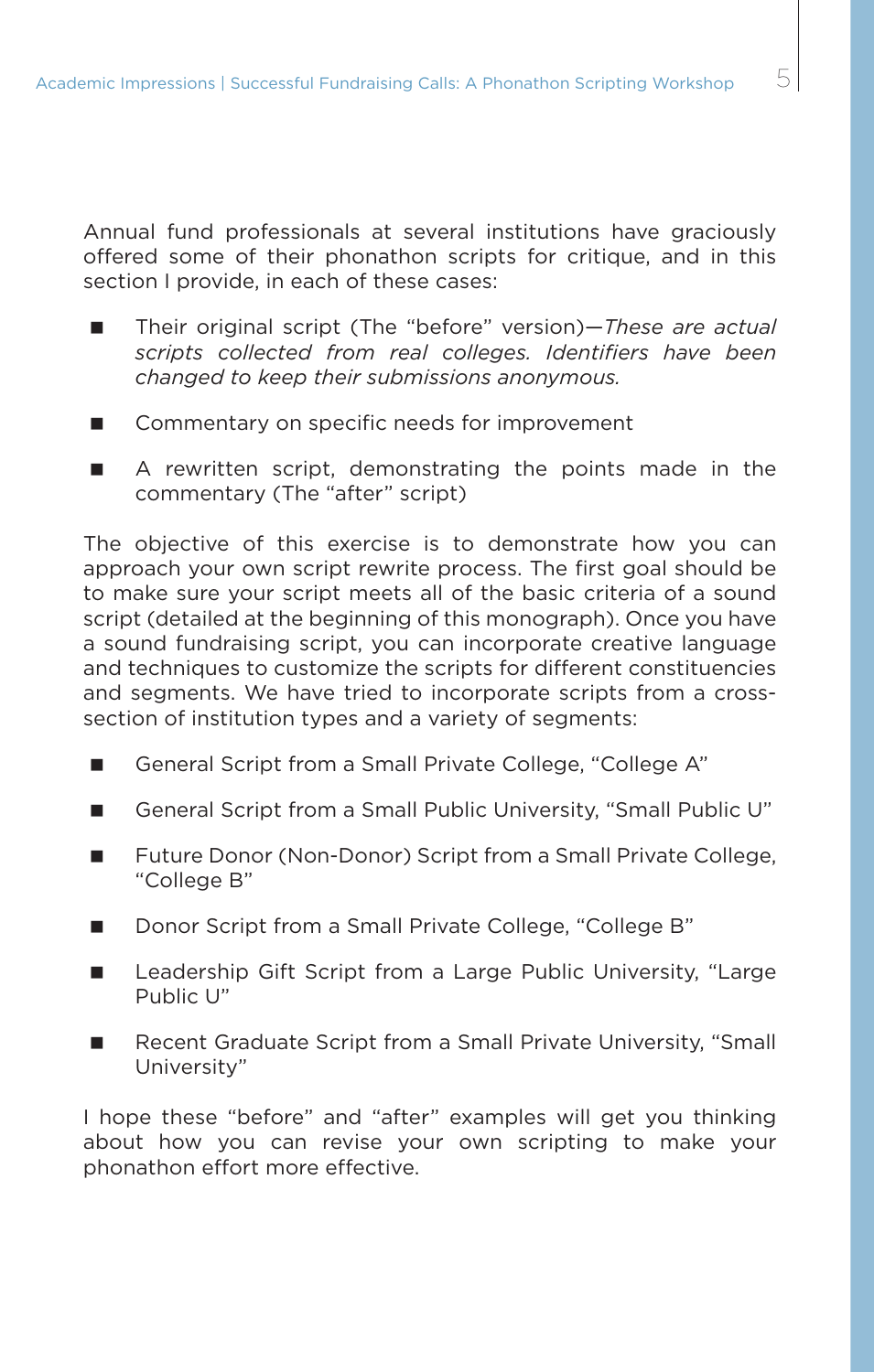## *Before Script*

#### FUTURE DONOR (NON-DONOR) SCRIPT FROM A SMALL PRIVATE COLEGE, "COLLEGE B"

#### INTRODUCTION

Hi! This is (insert your full name, first and last), calling from College B. May I please speak with (first and last name)?

"Hi Mr./Mrs./Ms./Dr. (their full name). I'm a (your year) and I'm with the College B Student Call Center. We're reaching out to alumni for a couple of reasons this evening.

#### BUILDING RAPPORT

One of the reasons I'm calling tonight is to gather feedback from alumni about their experience at College B.

- What do you remember most about your time at College B?
- $\Box$  Did you live in the residence halls?
- Who were your favorite professors?
- What types of activities were you involved with on campus?
- What are your favorite college memories?
- $\blacksquare$  Have you had the chance to visit campus recently? Attend any events?
- Do you have any questions about what's happening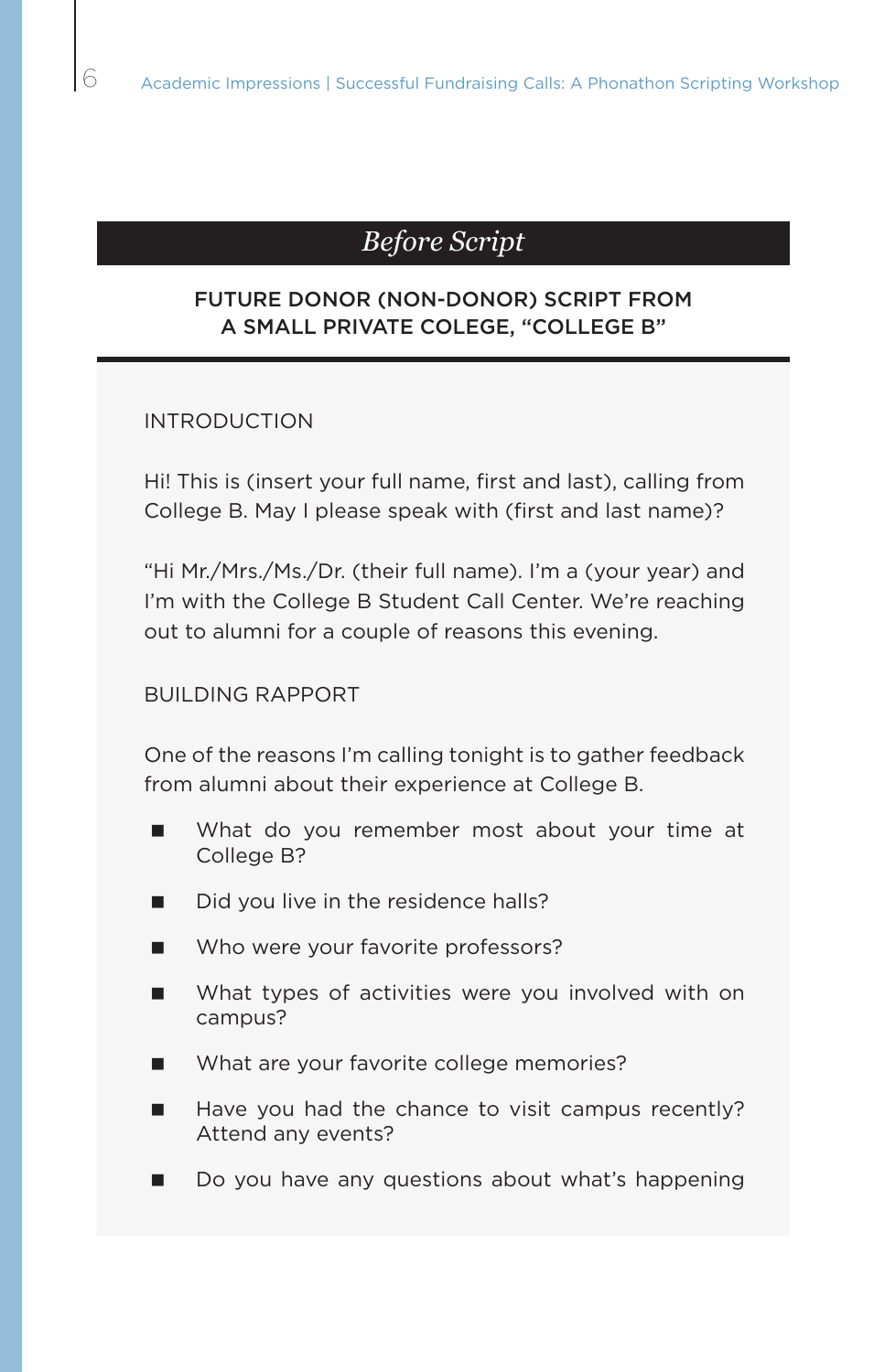at College B right now?

Respond to comments and talk about some of the things happening on campus – Athletic teams, classes you are taking, new student union etc.

(See your binder for specific upcoming events to share)

#### TRANSITION

As you may know, the annual fund is an important part of the overall fundraising efforts of the college and your support means a great deal. Because of generous support from alumni each year, we have been able to establish more scholarships for students, add more buildings and enhancements to campus, and provide increased learning opportunities for all of our students.

Word Track: "One thing that I learned is that the annual fund has given me the opportunity to…" (Add your own personal experience here).

Each year, colleges report the percentage of alumni who give back to their alma mater to the *U.S. News* and *World Report*. All alumni who give, regardless of the amount, are counted in this percentage. The College B degree is even more valuable when the alumni giving percentage is high.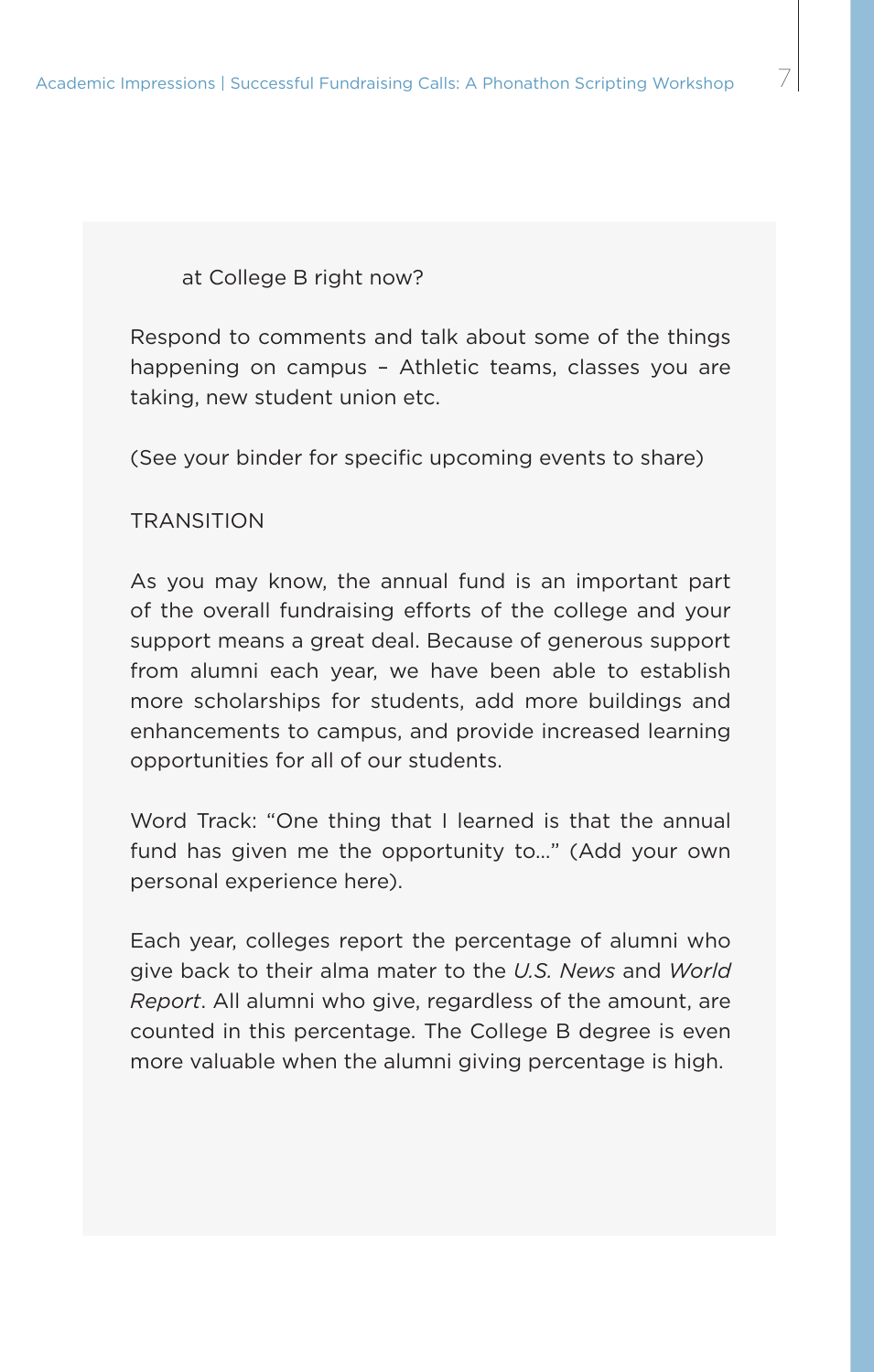#### ASK

(First Ask) Can we count on your support towards reaching our goal with a gift of \$100?

(Second Ask): Ok – I understand. Would you be more comfortable with a gift amount of \$50?

(Third Ask) Well, ok, one thing that I would like to mention is that we're trying to encourage alumni participation, and smaller gifts really do help, because they are combined with thousands of alumni and friends like you. Many alumni really want to help, so most are still considering making a gift in the amount of \$25. Would you be more comfortable with this?

FOR YES: Great! Thank you so much! Which credit card would you like to put that on? We accept Visa, MasterCard, Discover or American Express? (If they do not want to pay by credit card, we will send out a pledge form along with a return envelope in the mail within a week).

Would it be okay to be sure that we have your current contact information?

Are you still at (their address)?

Do you still work for (work info)? OR Would you like to provide us with your employment information?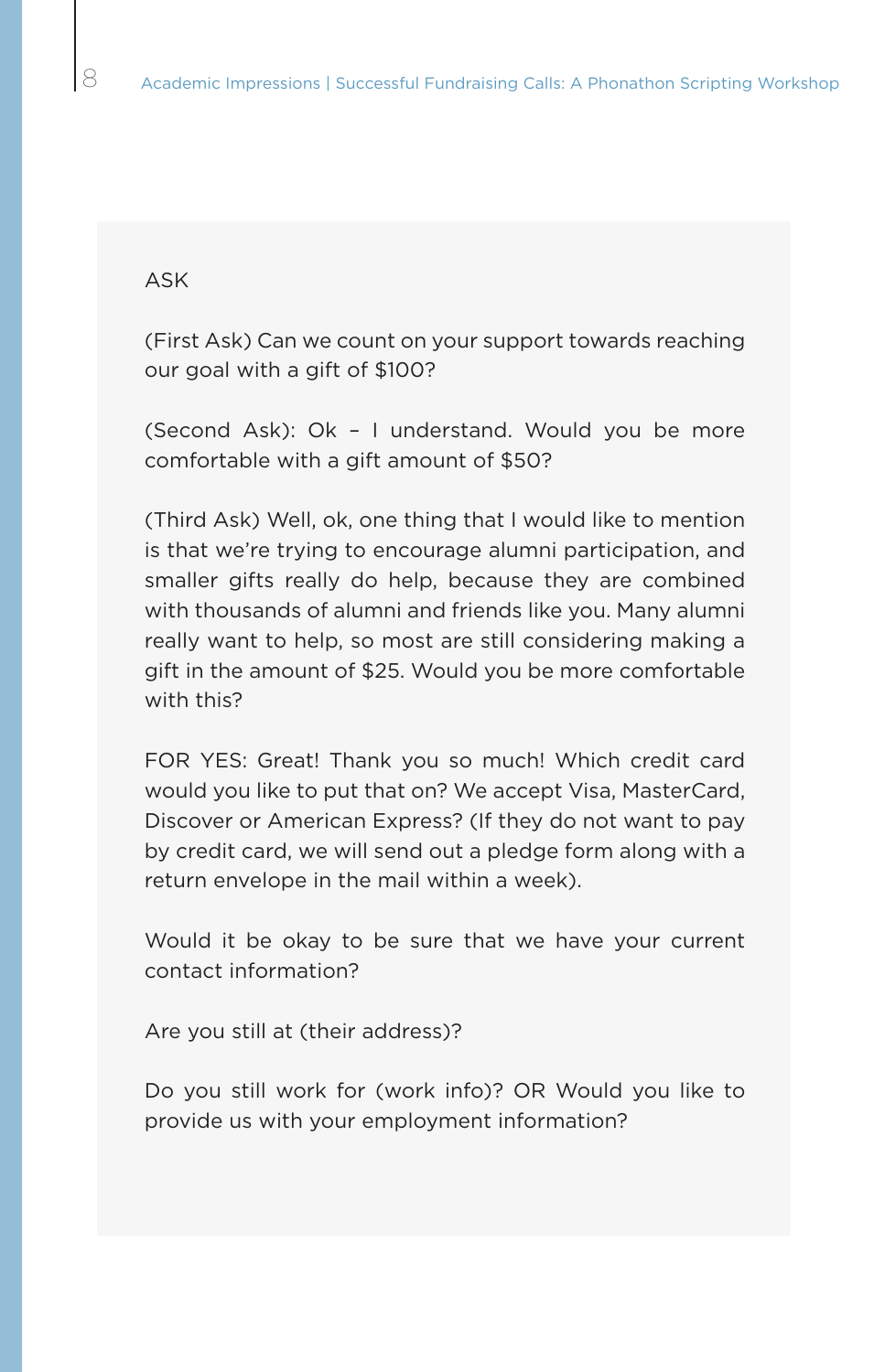Is your email address still (their email address)? OR Would you like to provide us with your email address so we can send you College B's monthly email newsletter?

Great! Thanks for helping us update your record.

#### ENDING

Do you know if you or your spouse's company matches charitable contributions?

Thank you once again for your support. Have a wonderful evening!

If they don't end up pledging, thank them for their time and wish them a good evening.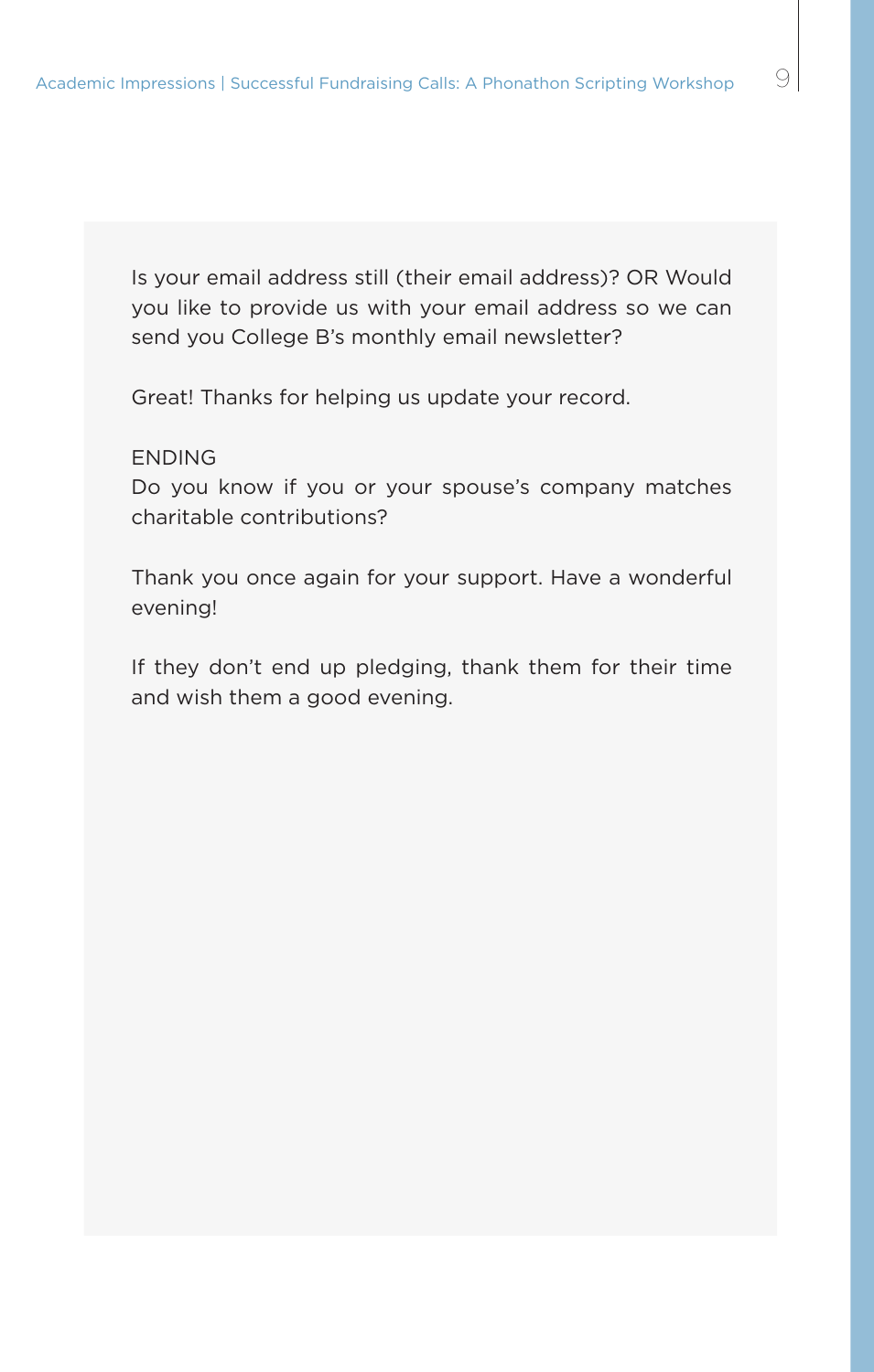## **COMMENTARY**

#### **"NON-DONOR"**

Don't use the language of "non-donor" with students. Name these segments "future donors" or "yet-to-gives". Caller psychology matters, especially with acquisition calls.

- To protect the privacy and safety of your callers, train them to introduce themselves only by their first name.
- Put verification up-front in the call. Even if they don't get to it until later in the call, this will serve as a reminder for the student about the importance of this step.
- Add a cell phone capture to your script to protect the future viability of your program.
- There are lots of good suggestions for rapport, which is great. However, you should include a note that the callers need to pick only one to two of these.
- **Nota** Avoid vague language that doesn't really address impact ("means a great deal") or clichés ("make a difference").
- The transition between rapport and the first ask should be as smooth as possible, connecting the great developments at the institution to the need for more support.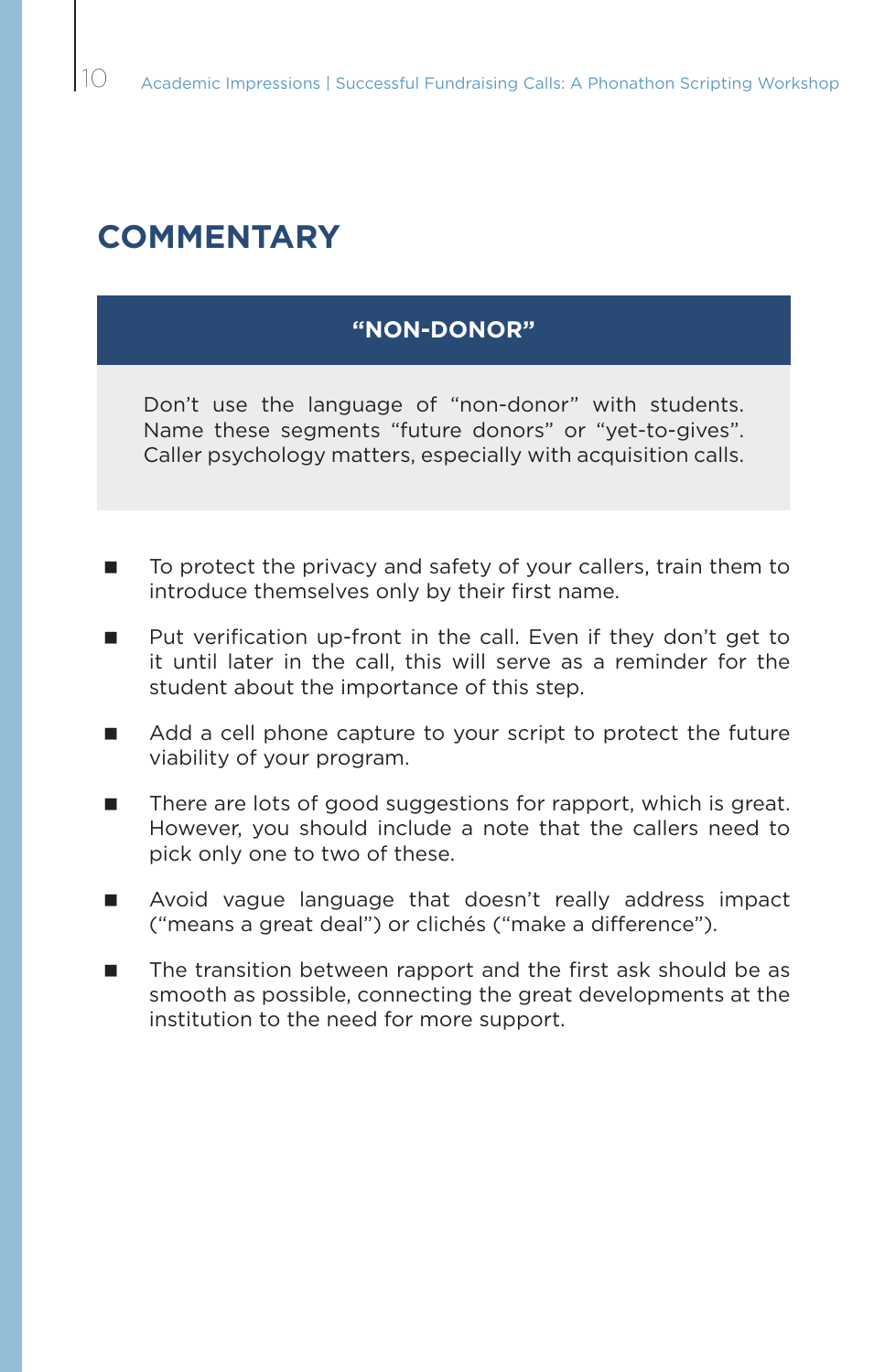### **"WELL, HOW ABOUT…?"**

Avoid the formula of "Well-How-About." You cannot counter an objection by just saying, "Well, how about <<insert next ask level>>?" You must take the time to build the case and negotiate between each ask.

- **Nour leadership level sets the bar for what the institution** expects in terms of giving. Not many will give at that level but it is important to raise the sights of our future donors. Consider lifting your leadership level from \$100 to \$250 or \$500 (include language for split payments to make it seem manageable.) Some future donors haven't given because they haven't been asked—not because they can't afford it. What you ask for sets the stage for all their future giving. Starting higher also gives you more room to work in a fourth ask. All of this will raise your average gift for future donors.
- The goal for acquisition calls is always participation. That theme should be reiterated in each ask, building the case for giving something back, no matter the amount.
- Doing a "Grad Year" themed ask for the final two asks seems to jive with most new donors, particularly young alumni. So your ask string might look like this: \$250 (4 payments of \$62.50), \$100 (4 payments of \$25), \$72 (for 1972 grad year), and \$19.72 (for their grad year). This is a hook that works well to inspire them to make that first gift back to their alma mater.
- Always script a second credit card ask after the assumptive. It gives callers a chance to explain the importance of gifts made on credit/debit cards.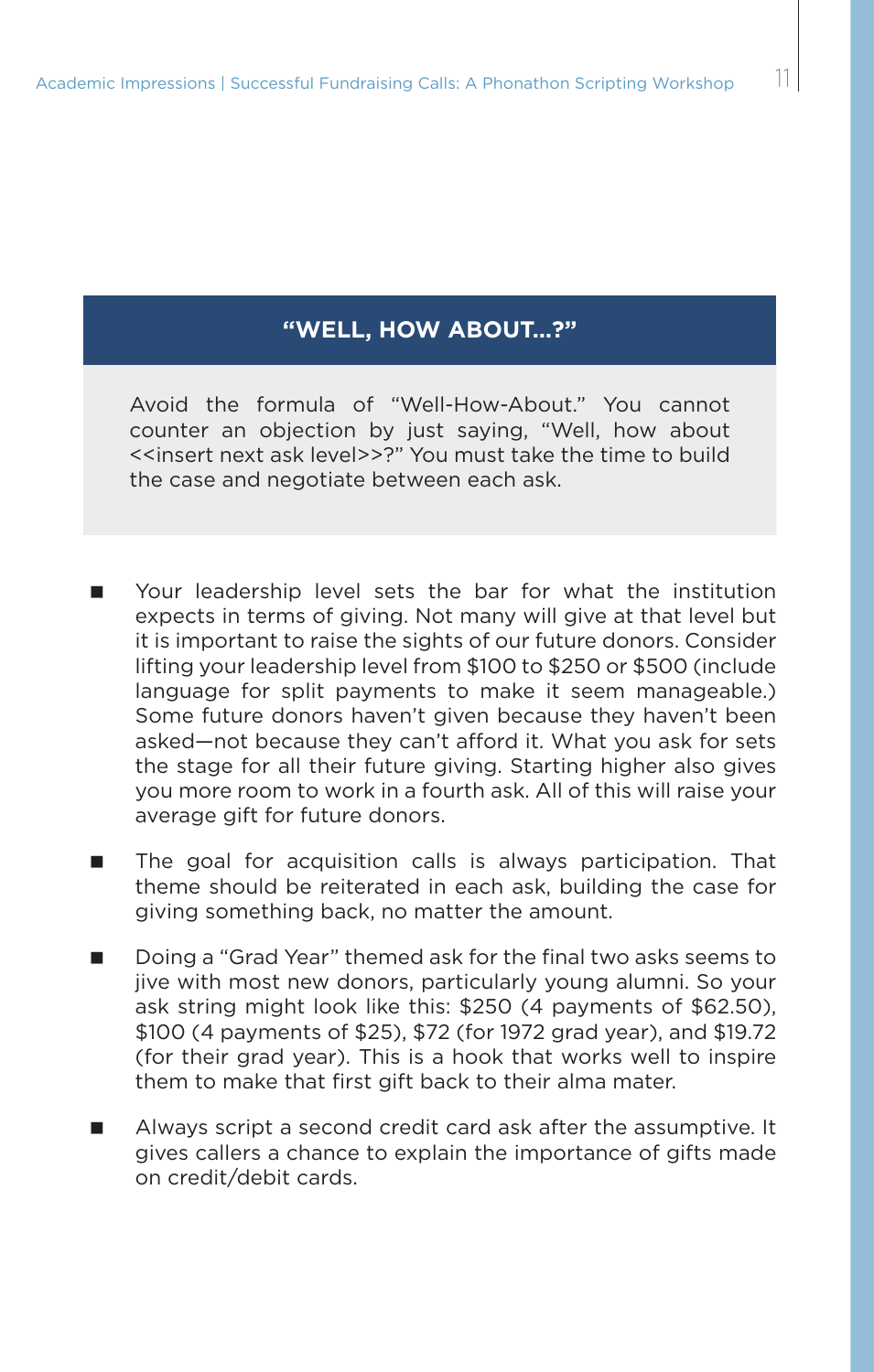- Don't use the passive/permission-seeking language when trying to capture address info. Use "Is your address still…?" rather than "Would it be okay to update…?"
- Make sure you are reiterating the commitment and the commitment amount during the close of the call. Also, be sure to script the callers to go over time of payment and next steps during the end of the call.
- Do not ask prospects if they work for a matching gift company. They will almost never know what a matching gift company is, much less whether or not they work for one. Have the callers capture/verify their employment and then look up that employer in the database or brochure during the call. Then explain to donors what a matching gift program is and how it works.